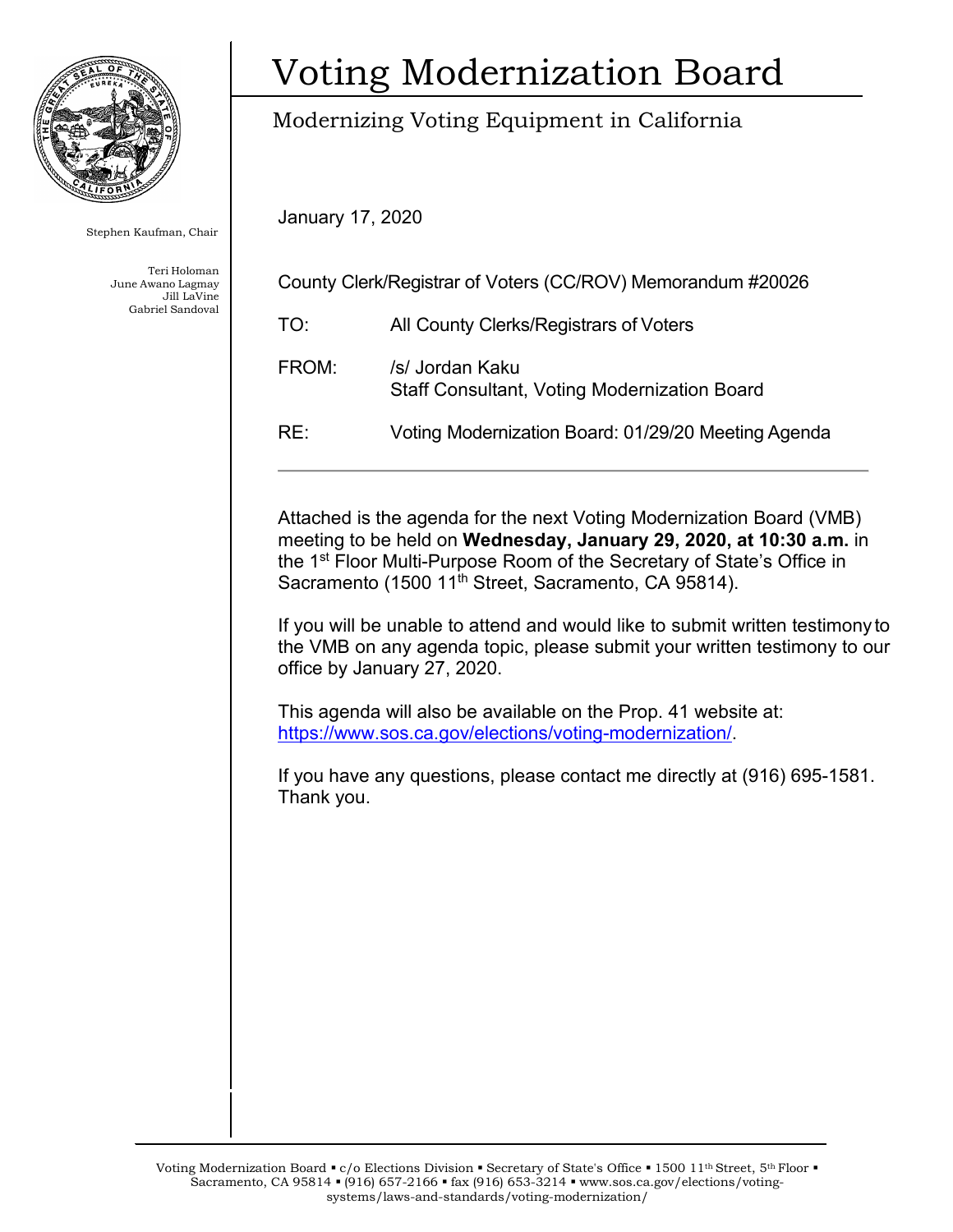

Stephen Kaufman, Chair

Teri Holoman June Awano Lagmay Jill LaVine Gabriel Sandoval

# Voting Modernization Board

### Modernizing Voting Equipment in California

Issued on January 17, 2020

#### **Voting Modernization Board Board Meeting Wednesday, January 29, 2020 10:30 a.m. – 12:00 p.m.**

Secretary of State Building 1<sup>st</sup> Floor Multi-Purpose Room 1500 11th Street, First Floor Sacramento, CA 95814

#### **AGENDA**

- I. Call to Order
- II. Roll Call and Declaration of Quorum
- III. Public Comment: This time is set aside for public presentations regarding Board-related matters not appearing on the Agenda. Members of the public making presentations are limited to two (2) minutes per speaker. IV. Adoption of November 15, 2019, Actions & Meeting Minutes V. Standing Items: Receive report on the following issues: (A) Update on SOS Notice of Withdrawal of Certification and Conditional Approval of Voting Systems (B) Update on the status of Los Angeles County's Voting Solutions for All People (VSAP) implementation (C) Update on status of counties with remaining VMB Funds VI. Project Documentation Plan Review and Funding Award Approval: Receive staff reports for approval of funding award.
	- (A) Nevada County Phase 3